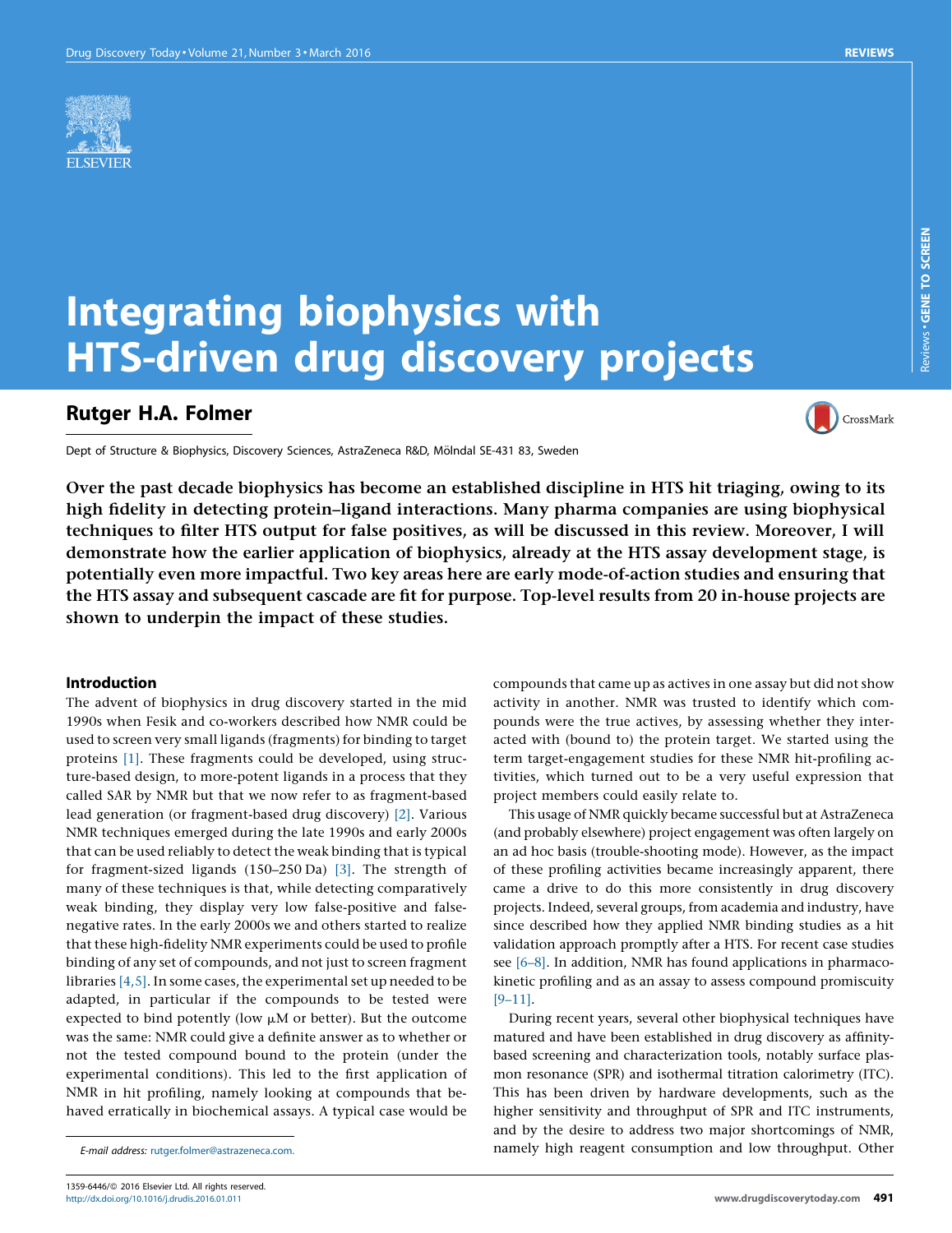novel label-free techniques are resonant waveguide grating [\[12\]](#page-7-0), back-scattering interferometry [\[13\]](#page-7-0) and microscale thermophoresis [\[14\].](#page-7-0) Differential scanning fluorimetry (also termed: thermal shift assay) has revived interest in recent years [\[15\]](#page-7-0). The technological pros and cons of these biophysical methods in drug discovery and the criteria on which to choose the best available method have been reviewed elsewhere [\[16–20\],](#page-7-0) and will not therefore be the focus of the current review. Most pharma biomolecular NMR groups are now referred to as biophysics groups and, although NMR is still a core technology in many places, SPR and ITC have been almost universally added to the toolkit of high-fidelity technologies for target-engagement studies. Driven by the success and impact that these studies have had, biophysics is well recognized as an important discipline in support of drug discovery.

Here, I will describe how AstraZeneca has integrated biophysics in drug discovery projects that rely primarily on HTS for hit generation. The importance of post-HTS triaging will be highlighted, with focus on the timing of the biophysics activities; but, moreover, I will show why and how the company is using biophysics consistently before the HTS screen (i.e. during assay development). Having profiled hits from dozens of HTS projects during the past ten years, AstraZeneca has become convinced that there is much impact to be made by aligning biophysics resources very early to HTS projects, to assist in developing a robust, fit-forpurpose screening assay.

## Biophysics post-screen: hit profiling

The first reports of integrating biophysics with HTS go back to the early 2000s [\[4\],](#page-7-0) and both academic and industrial groups have published in this area [\[21\].](#page-7-0) What the reported case studies have in

common is that a large majority of HTS actives did not display target engagement in the biophysics experiments, and these presumed actives were subsequently dismissed as false positives. For example, Hajduk and Burns show five projects where more than 98% of HTS actives tested did not show target protein binding in their NMR experiments [\[4\]](#page-7-0) across four different assay types (enzyme, coupled enzyme, whole cell and fluorescence polarization). Jahnke and Widmer also describe several examples where HTS hits (some already advanced into chemistry programs) were found not to demonstrate target engagement but were false positives through various different mechanisms [\[5\].](#page-7-0)

This highlights an important point, namely that these target engagement studies should be performed early on in the hit evaluation process. If only 2% of actives are genuine, and have the true potential to be developed into a lead compound, one cannot afford to wait with the biophysics until the HTS output has been triaged down to a handful of hit series, using typical criteria as potency, synthetic feasibility or physicochemical properties. For an excellent review on hit triaging see [\[22\]](#page-7-0). Preferably, biophysics is performed immediately when the dose–response data are available, and the compounds have been grouped into hit clusters (Fig. 1). NMR and SPR will usually have sufficient throughput to profile one or two representative compounds from each cluster, which is seldom more than 100. In particular, if the assay is sensitive to mechanisms that lead to false positives, filtering HTS output based on potency before doing biophysical characterization can be detrimental for the success of the hit-finding campaign. One can easily be drawn to potent compounds that later turn out to be oxidizing or covalently modifying or aggregating the protein. And once these compound clusters receive frontrunner status genuine binders could have dropped off the lists.



#### FIGURE 1

Integration of biophysics in HTS-driven hit-finding projects. Blue arrows indicate biophysical target-engagement studies. Orange and green boxes indicate raw and validated tools and results, respectively.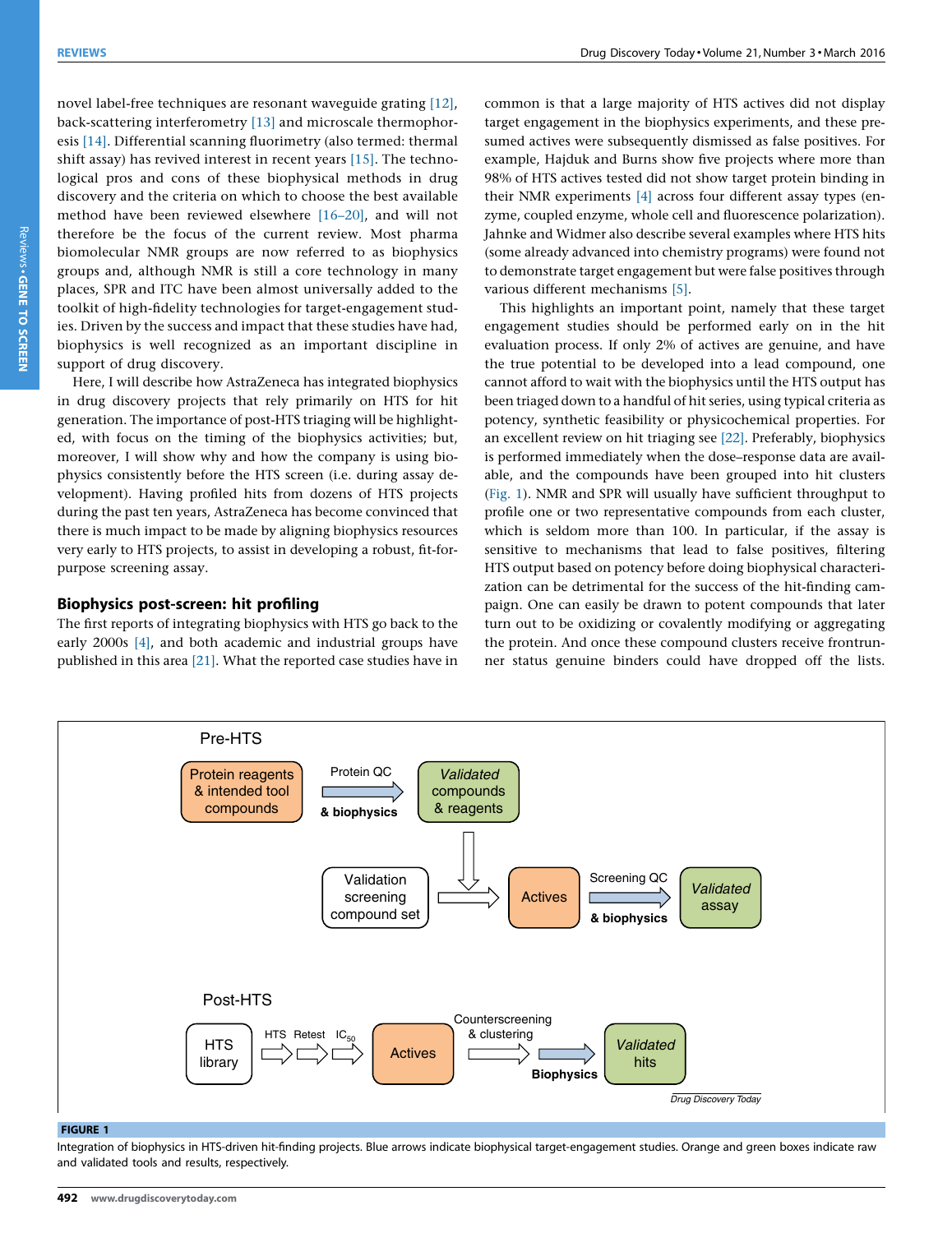Experience shows it is often difficult to get renewed interest in those discarded, less potent compounds when the project makes the disheartening discovery that the top series turn out to be false positives.

Evenäs et al. describe an elegant case study from our laboratories where NMR was used as a counterscreen assay early in the HTS evaluation process [\[23\].](#page-7-0) In short, 2500 HTS hits with  $IC_{50}$  < 10  $\mu$ M were identified in a screen against xanthine oxidase (XO) and clustered according to 2D fingerprints and Tanimoto index. Representatives from these clusters were then profiled in an NMR-based binding assay. This showed that many clusters consisted of suicide inhibitors or redox active compounds. In the end, five clusters and one singleton displayed unambiguous reversible binding without oxidation of the compounds. This enabled the project team to put all downstream resources (chemistry, modeling, screening, DMPK) on compounds with the desired mode of action, which led to the development of a series of potent inhibitors of XO. Worth mentioning is that this type of hit profiling is also very impactful in a due diligence context. That is, ensuring that compounds that are being considered for in-licensing undergo biophysical target-engagement studies. A classical example in the literature where this would have been essential is the sirtuin story [\[24\],](#page-7-0) but this is by no means an exception. We have seen several cases – during due diligence processes – where external molecules turned out not bind to the target of interest (data not shown). Of course, we have had projects where the majority of compounds identified in the primary screen that also passed the high-throughput counter assay(s) nicely showed target engagement in the biophysical experiment. Here, the value of the biophysical work is in providing confidence that the assay is robust, and that the emerging structure–activity relations will be trustworthy. In addition, it can help to understand the relation between  $IC_{50}$  in the assay and the  $K_D$  of the interaction, provide mode-of-action information from competition experiments or give initial insights in the kinetics of compound binding.

Finally, standard biophysical experiments (NMR, SPR, ITC) typically use protein from a recombinant source, and often with only a single domain being expressed. It is worthwhile reflecting on the relevance of such a biophysical hit validation when the HTS assay had a cellular readout. A priori, one cannot exclude that a HTS hit has a genuine and productive in-cell interaction with the target protein, which is simply not possible when the protein is taken out of its cellular context. This is particularly true for proteins that undergo significant structural changes upon complexing with their partner proteins (intrinsically disordered proteins being the extreme case), but this is not always known beforehand. So, does this compromise the use of biophysics downstream of a cellular HTS assay? Probably not, but more care should be taken in interpreting and communicating the results. Reference compounds are particularly useful in these situations. If they behave as anticipated in the biophysical assay (binding to the protein at the expected site), one would expect HTS compounds with similar modes of action to respond similarly in the biophysics experiment. If there are discrepancies that cannot be explained, one should of course be careful not to dismiss proper assay hits. Recent developments in in-cell NMR [\[25\]](#page-7-0) and in-cell thermal shift assays [\[26\]](#page-7-0) will help in answering these questions.

## Biophysics pre-screen: assay development

The XO case study is a good example of the impact that post-HTS biophysics can have on drug discovery projects, which is all about ensuring that we focus all downstream chemistry efforts on bona fide compounds. Unfortunately, we have also seen many cases where, after the target-engagement studies, there were no valid compounds left. We have seen this across a variety of protein targets and disease areas, but it is most pronounced in projects where the intrinsic ligandability of the target was low, while the assay used was prone to artifacts – ligandability is the potential for a protein to bind ligands with high affinity [\[27\],](#page-7-0) an aspect of druggability, which, in turn, describes the feasibility of finding a molecule that can modulate the target in a disease context. True binders to proteins with low ligandability will, almost by definition, have comparatively low affinity. The false positives can then display  $IC_{50}$ s that are one or even two orders of magnitude 'better' than the true actives, burying these true hits at the bottom of the list, or even down into the noise of the assay. The first five rows in [Table](#page-3-0) 1 illustrate projects where this has happened. In those projects, the biophysics data have ultimately led to closure of the campaign. Although this is a depressing result, it is still an impactful use of biophysics that saves the company several hundred thousand US dollars per project by preventing downstream resource on compounds that are bound to fail six or 12 months down the road. We have come to realize that, in these projects, we could have had much more impact if we had done some hit profiling before the HTS. If we had demonstrated that the assay predominantly produced false positives, there could have been scope for the assay to be configured into a more robust format before running the full HTS. The last column in [Table](#page-3-0) 1 summarizes our findings in these projects.

## Reagents

In the past few years we have ensured alignment of biophysics early to HTS projects, basically from the start of assay development. Typical early investigations focus on the available tool compounds. In most cases, target engagement of these compounds can be confirmed, and they will be used as tools for biochemical, cellular or biophysical assay development. But we have come across cases where the biophysics experiment showed that the proposed tool compounds did not act as expected or intended, or that the protein batch used did not show the expected behavior. This can be as trivial as unexpected co-purification of a ligand or as startling as a literature compound not showing target engagement. Examples of such early profiling and mode-of-action studies are compiled in [Table](#page-4-0) 2.

Worth highlighting from [Table](#page-4-0) 2 is the example of the transcription factor. A compound was reported in the literature to bind to and inhibit the dephosphorylated form of the protein. This was based on mass spectrometer studies and, initially, we could reproduce these experiments in-house. However, in our NMR and SPR experiments we could not demonstrate target engagement for the compound. This prompted us to do more mass spectrometry, which eventually led to the finding that the compound binds to (and probably inhibits) the phosphatase that was used to dephosphorylate the transcription factor, and not to the transcription factor itself. This obviously disqualified the compound as a tool compound, and we prevented it from troubling biochemical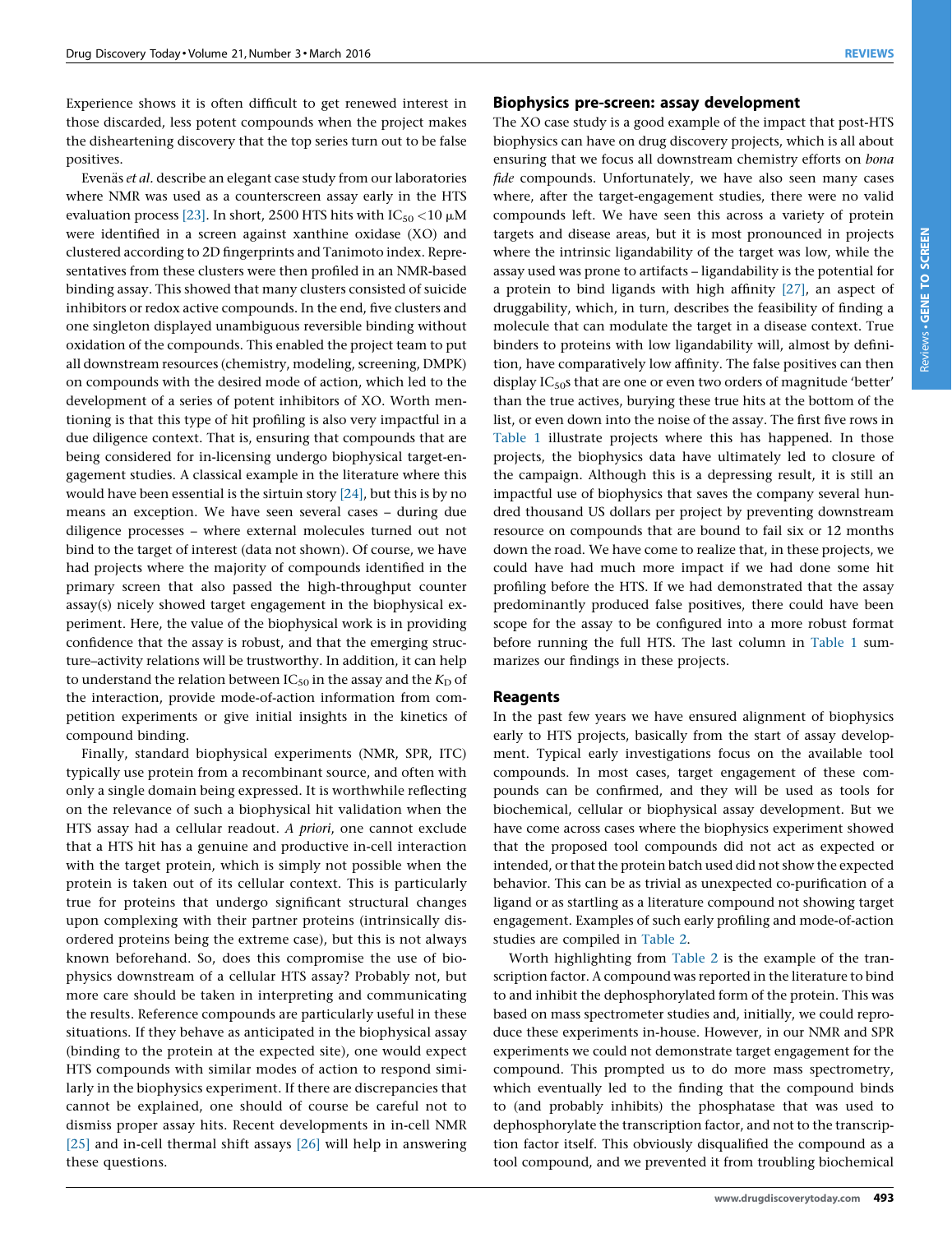## TABLE 1

## Hit validation post-HTS.

|                                       | Assay type                                                                             | <b>Biophysical</b><br>profiling | #cpds profiled                                              | Issue observed                                                                                                                                                                                                                                                                                                                                                              | Impact of the profiling<br>activity                                                                                                                                                | Findings and/or scope for additional impact                                                                                                                                                                                                                                                                                                        |
|---------------------------------------|----------------------------------------------------------------------------------------|---------------------------------|-------------------------------------------------------------|-----------------------------------------------------------------------------------------------------------------------------------------------------------------------------------------------------------------------------------------------------------------------------------------------------------------------------------------------------------------------------|------------------------------------------------------------------------------------------------------------------------------------------------------------------------------------|----------------------------------------------------------------------------------------------------------------------------------------------------------------------------------------------------------------------------------------------------------------------------------------------------------------------------------------------------|
| Serine protease                       | <b>Ouenched FRET</b><br>using peptide<br>substrate                                     | NMR, then<br>SPR and ITC        | 30 representative<br>HTS hits                               | Enzyme activity affected by metal ions such as<br>$Zn^{2+}$ . Conditions at which enzyme was found to<br>be most active (30 $\mu$ M Zn <sup>2+</sup> ) were chosen for<br>HTS. This resulted in an output consisting mainly<br>of Zn-chelators                                                                                                                              | Nonprogressable hits<br>were quickly identified.<br>No genuine inhibitors<br>remained and the project<br>was closed                                                                | Pre-HTS biophysical profiling would probably<br>have captured issue with $Zn^{2+}$ and flagged $Zn-$<br>chelation as a problem. Different assay<br>conditions should have been chosen for the HTS                                                                                                                                                  |
| Microtubule-<br>associated<br>protein | Monitoring fibril<br>formation using<br>thioflavin<br>T binding                        | <b>NMR</b>                      | 14                                                          | None of the hits displayed target engagement in<br>NMR studies. Subsequent NMR data showed that<br>compounds sped up consumption of DTT and<br>glutathione. All hits were probably active<br>because of redox behavior                                                                                                                                                      | No genuine inhibitors<br>could be identified and<br>project was stopped                                                                                                            | Pre-HTS biophysical profiling would have<br>identified redox problems, which would have<br>reshaped the HTS assay (preferred) or resulted in<br>a more rigorous secondary screening                                                                                                                                                                |
| Phosphatase                           | p-Nitrophenyl<br>phosphate<br>enzymatic assay                                          | <b>NMR</b>                      | 132                                                         | The NMR studies showed that none of the HTS-<br>hits interacted with the protein with an affinity<br>comparable to the enzymatic $IC_{50}$ . Further<br>analysis showed that a majority of the HTS-hits<br>oxidized the reducing agents glutathione (used<br>in the enzymatic assay) as well as DTT                                                                         | With no viable hits the<br>project was closed                                                                                                                                      | Pre-HTS biophysical profiling would probably<br>have captured the redox issues and enabled<br>more-thorough assay development                                                                                                                                                                                                                      |
| Aspartyl protease                     | Secretion of<br>substrate from<br>cellular system                                      | NMR, SPR,<br>ITC, Tm            | 65                                                          | All biophysical assays showed a large drop-off<br>from high potency in the cellular assay to weak<br>affinities in the biophysical binding studies                                                                                                                                                                                                                          | None of the hit series<br>were selected for further<br>chemistry                                                                                                                   | Pre-HTS biophysical profiling would have<br>identified and explained the drop-off. Would<br>have prevented the HTS from being run with<br>these conditions or setup                                                                                                                                                                                |
| <b>Oxidase</b>                        | Cell-based assay<br>monitoring inhibition<br>of peroxide release<br>by fluorescent dye | <b>NMR</b>                      | 28                                                          | Majority of hits did not bind reversibly to the<br>protein. Subsequently, it was shown that most<br>had redox activity                                                                                                                                                                                                                                                      | None of the redox<br>compounds were<br>progressed chemically                                                                                                                       | Pre-HTS biophysical profiling would have<br>identified redox problems, which would have<br>reshaped the HTS assay (preferred) or resulted in<br>a more rigorous secondary screening                                                                                                                                                                |
| Serine protease                       | Substrate-based<br>chromogenic assay                                                   | NMR and SPR,<br>then ITC        | 128                                                         | HTS hits did not show the expected affinity in<br>Biacore and NMR studies and the active form of<br>the protein failed to show any binding at all.<br>Subsequent ITC studies revealed that the HTS<br>hits targeted a latent form of the protein, not the<br>active as was anticipated                                                                                      | Project could focus on<br>desirable hits during hit<br>evaluation                                                                                                                  | A limited number of ITC experiments during<br>assay development would have informed<br>upfront what kind of inhibitors could be<br>expected from the HTS. Awareness of novel MOA<br>could have been exploited through different<br>assay design                                                                                                    |
| Decarboxylase                         | Coupled enzymatic<br>assay detecting<br><b>NADH</b>                                    | NMR, ITC, SPR                   | 183 in NMR.<br>104 were<br>confirmed and<br>further studied | Drop-off between potencies in in vitro enzymatic<br>assay and cell-based assay, protein stability<br>issues, protein behaving differently with<br>different reducing agents and protein<br>concentrations. ITC showed 20-70-fold lower $K_d$<br>than the $IC_{50}$ values from the enzymatic assay.<br>Kinetic analysis pointed toward uncompetitive<br>or mixed inhibition | A lot of time was spent<br>during HE to understand<br>the issues. Once solved,<br>the HE was better<br>informed, and<br>compounds with the right<br>profile could be<br>progressed | Biophysical techniques correlated very well<br>(NMR, SPR, ITC) but discrepancy with enzyme<br>assay could have informed earlier about the<br>importance of protein concentration on inhibitor<br>potency by using tool compounds.<br>Would have saved valuable time later in the<br>project, and resulted in quicker and cleaner hit<br>evaluation |
| <b>Cysteine protease</b>              | Quenched FRET<br>using peptide<br>substrate                                            | <b>NMR</b>                      | 25 representative<br>HTS hits                               | Only one single noncovalent compound could<br>be verified by NMR. Although efforts were made<br>to develop this compound the project ultimately<br>failed to deliver any hit series despite >2 years of<br>effort                                                                                                                                                           | Project could focus on the<br>one compound that<br>showed target<br>engagement                                                                                                     | Pre-HTS biophysical profiling would have shown<br>that the rate of genuine binders would be<br>extremely low. This should have changed the<br>assay strategy                                                                                                                                                                                       |

Each row represents a protein target that we supported with biophysical studies between 2009 and 2012. The protein class is denoted in the left-most column. These were projects where a HTS was run, and at some time during evaluation process we became involved in profiling the output from that screen (or parts of it). The HTS assay technology is listed under 'assay type', and the biophysical technique used is in the column to the right of th Abbreviations: FRET, fluorescence resonance energy transfer; HE, Hit Evaluation; ITC, isothermal titration calorimetry; MOA, mode of action; SPR, surface plasmon resonance.

<span id="page-3-0"></span>494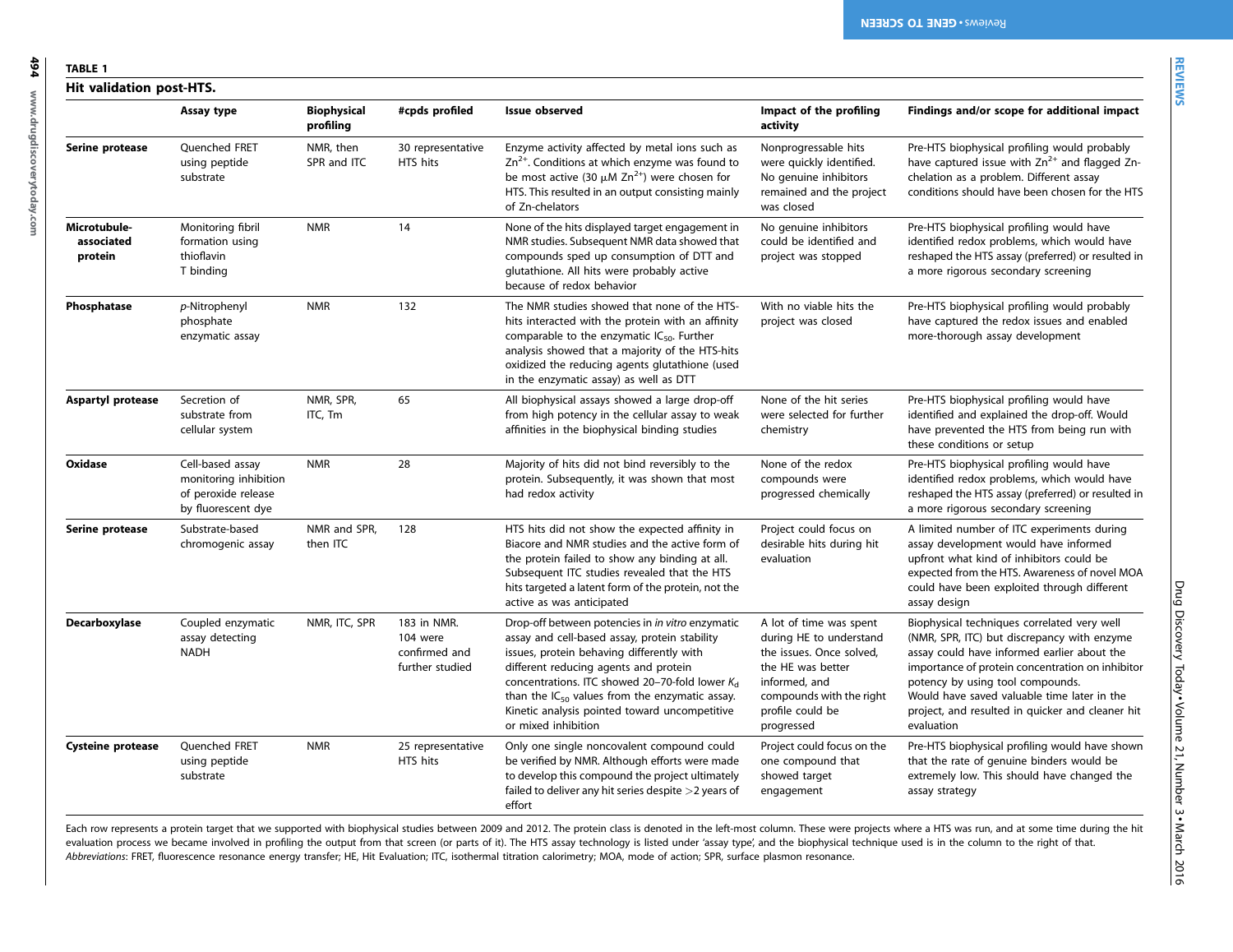<span id="page-4-0"></span>TABLE 2

| Compound validation and mode-of-action studies. |                                  |                                                               |                                                                                                                                                                                                                               |                                                                                                                                                                       |  |  |
|-------------------------------------------------|----------------------------------|---------------------------------------------------------------|-------------------------------------------------------------------------------------------------------------------------------------------------------------------------------------------------------------------------------|-----------------------------------------------------------------------------------------------------------------------------------------------------------------------|--|--|
|                                                 | <b>Biophysical</b><br>technique  | <b>Compounds profiled</b>                                     | <b>Observation</b>                                                                                                                                                                                                            | <b>Action or impact</b>                                                                                                                                               |  |  |
| Reductase                                       | <b>ITC</b>                       | A competitor molecule<br>intended as tool<br>compound         | Competitor compound was believed to bind<br>competitively with cofactor. ITC showed<br>instead that compound bound most tightly<br>when cofactor was present                                                                  | Project lead-generation focus shifted from<br>looking for cofactor competitors to substrate<br>competitors                                                            |  |  |
| <b>Transcription</b><br>factor                  | <b>SPR</b>                       | Literature compounds                                          | No target engagement could be<br>demonstrated for these compounds in SPR.<br>Subsequent MS experiments showed that the<br>compounds instead bound to a phosphatase<br>(which was used for dephosphorylation of the<br>target) | False compounds were prevented from<br>entering the assay development phase as tool<br>compounds                                                                      |  |  |
| Phosphatase                                     | SPR, NMR                         | Intended tool<br>compounds identified<br>in biochemical assay | All compounds showed super-stoichiometric<br>binding in SPR. Several compounds<br>confirmed by NMR                                                                                                                            | Several more compounds were tested and,<br>after validation with SPR and NMR, ultimately<br>a useful tool compound was found                                          |  |  |
| Dehydrogenase                                   | ITC, SPR                         | A few tool compounds                                          | Known cofactor-competitive compounds did<br>not show binding. It was found that the<br>protein had been unexpectedly purified with<br>cofactor                                                                                | This prevented a problematic protein batch<br>being used during assay development and<br>possibly HTS                                                                 |  |  |
| <b>Hydrolase</b>                                | ITC, SPR<br>Literature compounds |                                                               | Several tool compounds were found not to<br>bind to the protein, whereas an ADP-ribose<br>analog showed good agreement between<br>SPR, ITC and assay $IC_{50}$                                                                | The ADP-ribose analog could be used as a<br>validated reference compound, and less<br>trustworthy compounds could be avoided                                          |  |  |
| <b>Helicase</b>                                 | <b>SPR</b>                       | Analog of a literature<br>compound                            | Binding could be confirmed                                                                                                                                                                                                    | Provided the first validated tool compound to<br>the project                                                                                                          |  |  |
| <b>Bromodomain</b>                              | <b>NMR</b>                       | Thermal shift assay hits                                      | Profiled compounds aggregated the protein<br>construct, which appeared to be their mode<br>of action                                                                                                                          | This led to design a new and more stable<br>construct, which was subsequently used in<br>the project (and which showed that the<br>thermofluor hits were non-binders) |  |  |

Each row represents a project (protein target listed in first column) that we supported with mode-of-action studies on selected compounds. These were performed between 2011 and 2014, and typically the experiments were done during assay development for HTS. The last two columns show what was observed in the biophysical experiment, and how that impacted the project.

Abbreviations: ITC, isothermal titration calorimetry; MS, mass spectrometry; SPR, surface plasmon resonance.

assay development. It goes without saying that the earlier we discover that the reagents for assay development require attention the better. I should stress that such an early biophysics activity can be a relatively minor effort. Often a one-off ITC or NMR experiment is sufficient, and these are rather generic assay formats that are rapidly set up. Sometimes we configure an SPR assay but that same assay will later be used for hit validation, so we are only shifting the SPR assay development to an earlier phase in the project.

## Assay conditions

HTS assay development at AstraZeneca typically involves a step where a small (about 7000) number of compounds is screened, the so-called validation set, which broadly represents the diversity of the larger deck (nearly 2,000,000 in size). The purpose of this prescreen is to assess assay reproducibility, technology artifact rate, false-positive and/or -negative rates, uncover possible plate patterns and give an indication of hit rate. Even with a high hit rate of 1%, this screen will yield no more than 70 hits, a number easily profiled with NMR or SPR. We always aim therefore to characterize the output from this mini-screen using a biophysical assay. Here, the goal is not to focus on the genuine binders, as we do post-HTS, but rather to understand why false positives occur. So, whereas

we are addressing compound-specific issues in our post-HTS hit profiling (aggregation, solubility, redox, nonspecific or high stoichiometry, wrong compound, etc.), we are looking for assayspecific issues when looking at the mini-screen output pre-HTS. For example, a high number of redox actives among these prescreen hits could point to the need for a better control of the reducing conditions; or, if all hits looked like metal chelators, we should further investigate the role of  $\text{Zn}^{2+}$  in the assay. Alternatively, more generally, if the vast majority of the hits in the prescreen are false positives, one should at least evaluate whether one has the proper counter assays in place to secure a successful hit evaluation phase. All projects listed in [Table](#page-3-0) 1 that failed or had trouble post-HTS would have had a good chance of being rescued if we had had our practice in place at that time to scrutinize the output of a mini-screen biophysically pre-HTS.

[Table](#page-5-0) 3 illustrates a few (more recent) projects where we did run NMR or SPR profiling on the output from such a validation screen. As one can read in the last column, these activities were generally impactful. In two cases, it was decided not to run a HTS and in a third case the team went back and designed a new primary screening assay. In another two cases the biophysical analysis informed which assay of the available alternatives would be most likely to be successful, and finally there is one example where the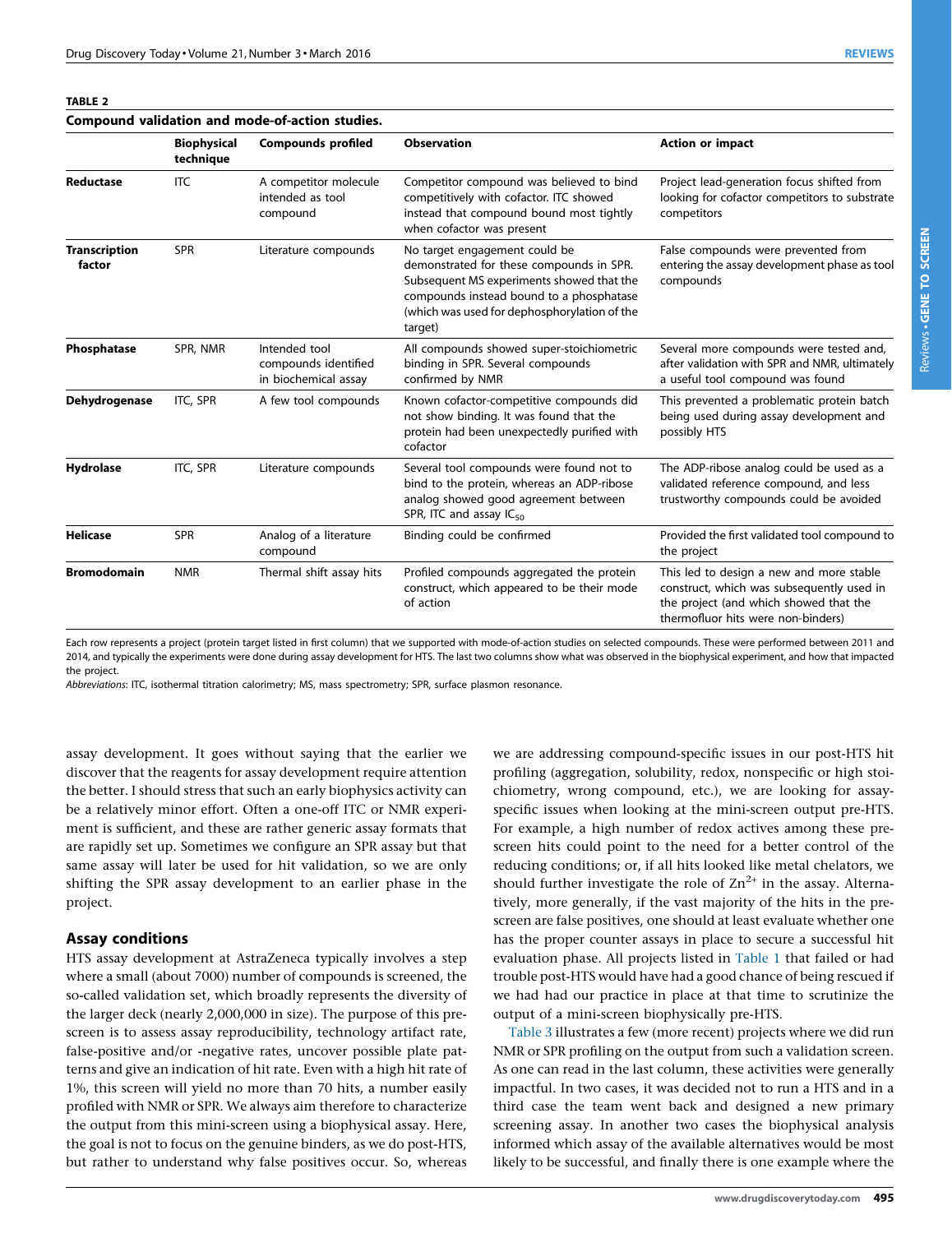## <span id="page-5-0"></span>TABLE 3

| Hit validation pre-HTS.            |                                                                                                                                                      |                                 |                                              |                                                                                                                                                                             |                                                                                                                                                                                                                                |  |  |
|------------------------------------|------------------------------------------------------------------------------------------------------------------------------------------------------|---------------------------------|----------------------------------------------|-----------------------------------------------------------------------------------------------------------------------------------------------------------------------------|--------------------------------------------------------------------------------------------------------------------------------------------------------------------------------------------------------------------------------|--|--|
|                                    | Assay type                                                                                                                                           | <b>Biophysical</b><br>technique | cpds profiled                                | <b>Observation</b>                                                                                                                                                          | <b>Action or impact</b>                                                                                                                                                                                                        |  |  |
| Protein-protein<br>interaction     | HTRF using partner protein<br>peptide                                                                                                                | NMR, SPR                        | 177 hits from a random<br>7700 screening set | Only 2 of the 177 hits<br>showed genuine target<br>engagement                                                                                                               | It was decided not to run a<br>HTS with this format (instead<br>fragment-based discovery<br>was chosen), resulting in a<br>significant cost saving                                                                             |  |  |
| <b>Protease</b>                    | Enzymatic using fluorogenic<br>substrate                                                                                                             | <b>NMR</b>                      | 63 hits from 10,000<br>validation set        | Very large proportion of<br>hits turned out to be redox<br>active                                                                                                           | Screening cascade was<br>redesigned to encompass a<br>new redox assay directly<br>after HTS                                                                                                                                    |  |  |
| <b>MAPEG-family</b><br>synthase    | HTRF and RapidFire (LCMS)                                                                                                                            | <b>NMR</b>                      | 53 hits from 10,000<br>validation set        | NMR could confirm 90% of<br>RapidFire actives, but only<br>40% of the HTRF assay                                                                                            | RapidFire was chosen as the<br>assay to go into HTS                                                                                                                                                                            |  |  |
| Serine protease                    | Four different options were<br>evaluated; chromogenic,<br>coupled peptide fluorescent<br>readout, direct peptide MS<br>readout and fibrin clot assay | SPR, NMR                        | 183 from 10,000<br>validation set            | Three of four assays only<br>picked up known and<br>undesired motifs (e.g.<br>benzamidines). The fourth<br>assay found compounds<br>binding competitively to<br>an exo site | It was decided to pursue the<br>assay finding the exo site<br>binders, because this gave<br>best opportunity for novel<br>chemistry                                                                                            |  |  |
| <b>Nuclear hormone</b><br>receptor | <b>FRET</b>                                                                                                                                          | <b>NMR</b>                      | 183 hits from 10,000<br>pre-screen           | NMR could only confirm<br>10% of the hits, so large<br>number of false positives.<br>Also, hit rate was low                                                                 | Low rate in combination<br>with false positives will<br>require careful evaluation.<br>Although there was<br>confidence that this could<br>work, it felt that likelihood of<br>success was too low and an<br>HTS was never run |  |  |
| <b>Kinase</b>                      | ADP-Glo and cell-based                                                                                                                               | <b>SPR</b>                      | $\sim$ 200 from 10,000<br>validation set     | Assay picked up far too<br>many reactive compounds<br>(looking for non-ATP<br>competitive)                                                                                  | Team decided not to run the<br>HTS in either of these two<br>formats                                                                                                                                                           |  |  |

Projects are listed where we performed biophysical profiling on the output of a small validation screen before the HTS. These studies were run between 2011 and 2014. The column denoted 'assay type'shows the HTS assay that was used for this pre-screen, and to the right of that is listed the biophysical method(s) used for the profiling. The last two columns show what was observed in the biophysical experiment, and what impact that had on the course of the project.

Abbreviations: FRET, fluorescence resonance energy transfer; HTRF, homogenous time-resolved fluorescence; MS, mass spectrometry; SPR, surface plasmon resonance.

HTS progressed as planned but an extra counter assay was added to the screening cascade.

The past couple of years have seen an upswing in the generation of kinetic and thermodynamic data, and we have been applying biophysics to that effect as well. I believe the impact of those parameters is subtle and not fully understood at present [\[28,29\]](#page-7-0), and this is outside the scope of this overview. However, there is one aspect related to assay development that deserves mentioning here, and that is to what extent the on-rate of compounds will affect the assay readout if too short incubation times are used. Phrased differently: is there a risk that the assay will miss compounds that display slow kinetics (slow association)? In a screening context, the answer is almost certainly no – because the on-rate is concentration-dependent and we are typically working with rather high (10  $\mu$ M) concentrations in HTS. Assuming firstorder binding kinetics (and no transport limitations, etc.) in a Langmuir binding isotherm model, at a compound concentration of 10  $\mu$ M, even an active with an unreasonably slow on-rate of  $100 \text{ M}^{-1} \text{ s}^{-1}$  will require no more than 15 min to achieve  $>$ 50% binding. But of course, when in doubt, this can be addressed experimentally by running the assay in dose–response at two different incubation times on a small library subset, or on a tool

compound with a known slow on-rate (as determined by SPR for example).

## Lead generation approach

The first entry in [Table](#page-4-0) 2 is a very good example of how timely biophysical studies can influence the entire lead-generation strategy of a project. In this particular case, the project originally aimed to target the cofactor site (NAD) in the reductase. This was based on a public compound reported to be competitive with NAD. Our in-house ITC studies, however, showed very clearly that this compound preferentially bound to the NADH-bound form of the enzyme. This was obviously at odds with the compound binding to the cofactor site, and the project team decided to change focus from cofactor competitors to substrate competitors. Likewise, more-conventional enzymology can play an influential part during the early phase of projects when it comes to defining the desired mechanism to approach the disease target [\[30,31\]](#page-7-0).

## Organizational aspects

The challenges with the activities described above are seldom of experimental nature. We use mostly established biophysical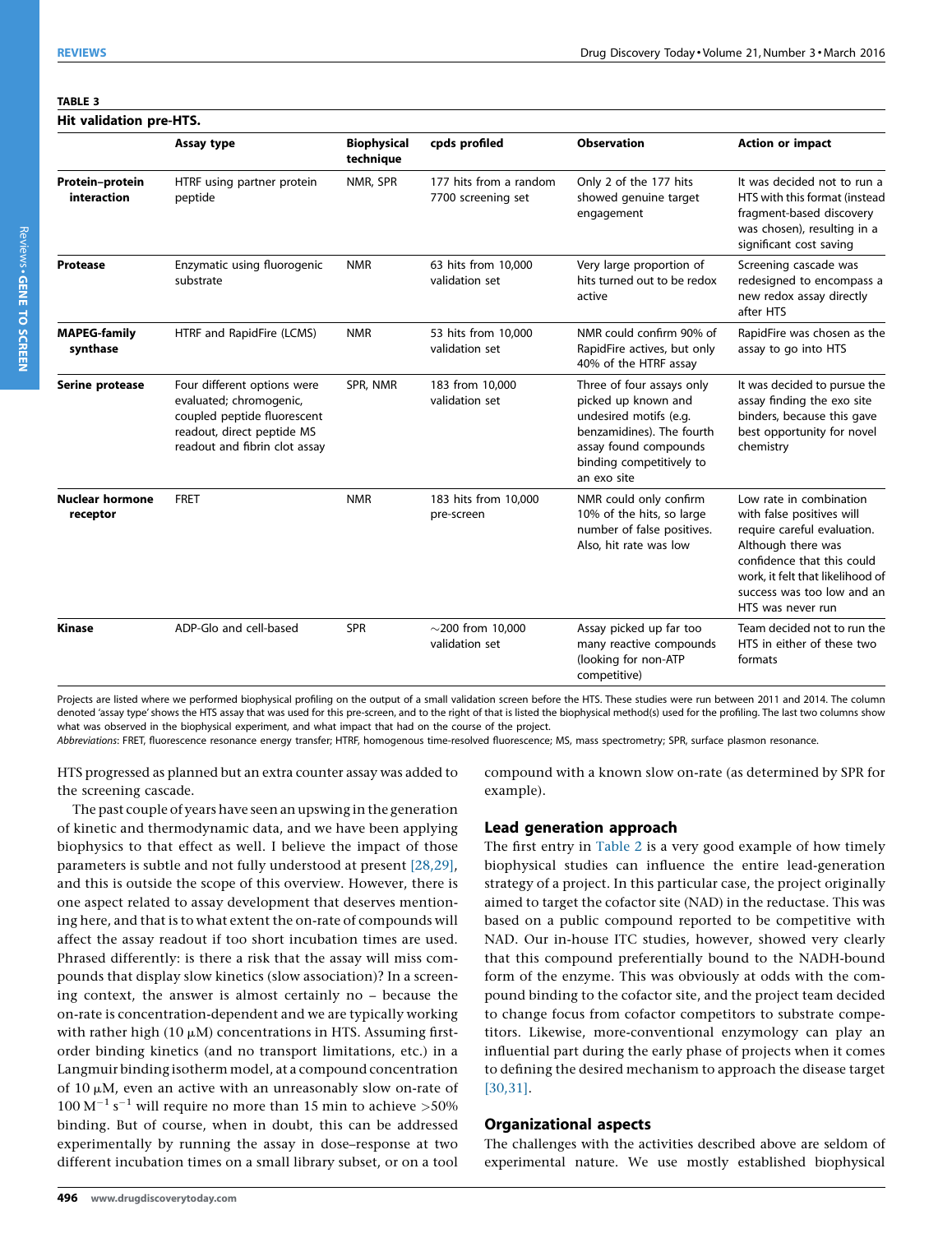approaches and, by combining results from more than one technique, we are confident that we arrive at the right conclusions. The key to making impact with biophysics in a HTS project is almost exclusively around planning, processes and team interactions. An obvious prerequisite is to engage biophysics very early with the project. We assign a biophysicist to a hit-finding team immediately after the target-selection decision. This scientist will make sure dedicated SPR (tagged) constructs are ordered, investigate the need for a target-definition compound [\[32\],](#page-7-0) define the need for isotopelabeled protein for NMR and will find biophysics a place in the screening cascade. At this stage, the project team is multidisciplinary, with members from cell and protein science, assay development, screening, chemistry and structural biology. This provides the biophysicist with an excellent platform to make this early engagement. In our experience, it has been particularly valuable to have an NMR or SPR assay explicitly present in the screening cascade. This will ensure that, post-HTS, all compound clusters are profiled for in vitro target engagement, before any further triaging is done. In turn, this will help with resisting the temptation to zoom in on interesting looking chemical series and maybe even defining front-runners before the biophysical validation is completed.

Whereas it is straightforward from an organizational perspective to engage with biophysics pre-HTS to profile tool compounds and support assay development, it can be challenging to profile the output from the mini-screen that is run very close in time to the HTS. At this stage, a HTS screening slot has often been scheduled, and people are working to defined dates. It would therefore require good planning and communication between the biophysicist, assay development and screening scientists to make sure this important profiling step is done in time to have an impact. Arguably, this is more relevant for certain assays than for others. For example a kinase ADP-Glo assay is rather well-established and standard HTS quality criteria will go a long way to ensure a reliable screening output. But as the industry is moving more toward novel and frequently less tractable targets (often protein–protein interactions, e.g. E3 ligases) we are dealing increasingly often with less conventional assays. The observations listed in [Table](#page-3-0) 1 should leave no doubt that spending an extra week to profile the output from a mini-screen is time well spent. If the result is satisfying we have only lost a week; if the result is troubling we would take a step back and consider our options – maybe do more assay development. Maybe we would still run the HTS with the planned assay but change the downstream cascade.

## Assessing impact: cost avoidance

In drug discovery, niche technologies are often scrutinized for their value to the business, and one will inevitably be asked to put a figure on the impact of biophysics in drug discovery. After all, these are disciplines with significant capital investments, as well as appreciable running costs. To quantify the impact of applying biophysics early during assay development, it is useful to think in terms of cost avoidance. In a back-of-the-envelope calculation, we could consider two scenarios:

## Case 1

HTS output resulting in only false series. This would cost four full-time employees (FTEs) over 12 months [reagent

production, assay development, HTS itself, downstream hit evaluation work, compound (re)synthesis, computational chemistry, biophysics and the overhead of running the project].

## Case 2

HTS where 50% of hit series are false. This results in an estimated 30% less chance of reaching the next milestone (lead optimization) and costs 30% of six FTEs over 18 months.

When we were not applying biophysics as early and consistently as we do today, we would typically observe on ten HTS: one 'case 1' and three 'case 2'. Today, we should be able to avoid these altogether. Assuming a modest FTE rate of US\$150,000, this amounts to a total cost avoidance of US\$1.8 million per ten HTS, in working time only. Obviously, these are rough estimates, and different rates might be more appropriate for other organizations. But the take home message is very clear: rigorous application of biophysics during assay development is excellent value for money.

This is not different in a non-profit setting. The importance of well-validated assays and thoroughly profiled hit compounds is equally high in academic drug discovery. Arguably even more so, because the natural larger flux of personnel will make it more challenging to build experience around specialized or demanding assays, or to recognize a promiscuous compound from one project to the next one. Any academic hit-finding exercise should therefore also liaise with a biophysical group as early in the project as possible.

#### Concluding remarks

We have seen biophysics in relation to HTS projects evolve at our company from a trouble-shooting activity in the early 2000s to being systematically involved in hit evaluation in the late 2000s, and now also being applied consistently during assay development. This has been a logical development, considering the observations we have made throughout the years and the impact biophysics has had. We and other pharma companies are moving to operational models with fewer but more highly validated disease targets. The importance of working with well-validated compounds and assays will therefore only increase. Target engagement studies with biophysics should therefore not be restricted to post-HTS activities but should also be an integral part of any geneto-assay activity.

## Conflicts of interest

The author declares no competing interests.

## Acknowledgments

The author gratefully acknowledges Mattias Rohman, Carina Johansson, Fredrik Edfeldt, Stefan Geschwindner, Per Hillertz, Geoff Holdgate, Martin Watson, Andrew Scott and Alex Milbradt for the generation of the data referred to in the tables. I thank Stefan Geschwindner and Jane McPheat for critically reading the manuscript.